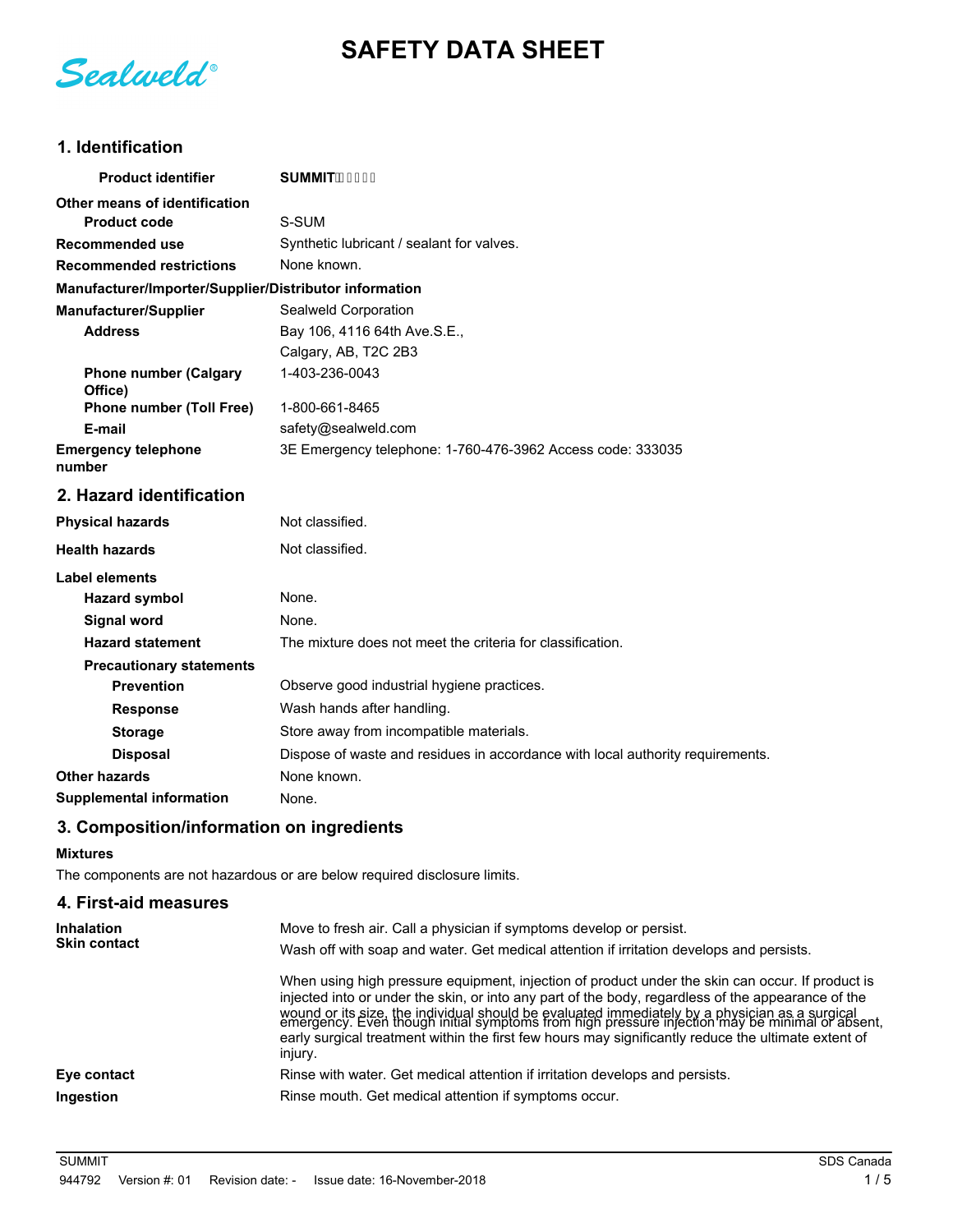| <b>Most important</b><br>symptoms/effects, acute and<br>delayed              | Direct contact with eyes may cause temporary irritation. Prolonged or repeated skin contact may<br>cause irritation. |
|------------------------------------------------------------------------------|----------------------------------------------------------------------------------------------------------------------|
| Indication of immediate<br>medical attention and special<br>treatment needed | Treat symptomatically.                                                                                               |
| <b>General information</b>                                                   | Ensure that medical personnel are aware of the material(s) involved, and take precautions to<br>protect themselves.  |
| 5. Fire-fighting measures                                                    |                                                                                                                      |
| Suitable extinguishing media                                                 | Water fog. Foam. Dry chemical powder. Carbon dioxide (CO2).                                                          |
| Unsuitable extinguishing<br>media                                            | Do not use water jet as an extinguisher, as this will spread the fire.                                               |
| Specific hazards arising from<br>the chemical                                | During fire, gases hazardous to health may be formed.                                                                |

**Special protective equipment** Self-contained breathing apparatus and full protective clothing must be worn in case of fire. **and precautions for firefighters**

**Fire fighting** Move containers from fire area if you can do so without risk.

**Specific methods** Use standard firefighting procedures and consider the hazards of other involved materials. General fire hazards **No unusual fire or explosion hazards noted.** 

# **6. Accidental release measures**

**equipment/instructions**

| <b>Personal precautions.</b><br>protective equipment and<br>emergency procedures | Keep unnecessary personnel away. For personal protection, see section 8 of the SDS.                                                                                                                                                               |
|----------------------------------------------------------------------------------|---------------------------------------------------------------------------------------------------------------------------------------------------------------------------------------------------------------------------------------------------|
| <b>Methods and materials for</b><br>containment and cleaning up                  | Large Spills: Stop the flow of material, if this is without risk. Dike the spilled material, where this is<br>possible. Absorb in vermiculite, dry sand or earth and place into containers. Following product<br>recovery, flush area with water. |
|                                                                                  | Small Spills: Wipe up with absorbent material (e.g. cloth, fleece). Clean surface thoroughly to<br>remove residual contamination.                                                                                                                 |
|                                                                                  | Never return spills to original containers for re-use. For waste disposal, see section 13 of the SDS.                                                                                                                                             |

**Environmental precautions** Avoid discharge into drains, water courses or onto the ground.

## **7. Handling and storage**

**Precautions for safe handling** Observe good industrial hygiene practices. Store in tightly closed container. Store away from incompatible materials (see section 10 of the SDS). **Conditions for safe storage, including any incompatibilities**

## **8. Exposure controls/personal protection**

| <b>Occupational exposure limits</b>        | No exposure limits noted for ingredient(s).                                                                                                                                                                                                                                                                                                                        |
|--------------------------------------------|--------------------------------------------------------------------------------------------------------------------------------------------------------------------------------------------------------------------------------------------------------------------------------------------------------------------------------------------------------------------|
| <b>Biological limit values</b>             | No biological exposure limits noted for the ingredient(s).                                                                                                                                                                                                                                                                                                         |
| <b>Exposure guidelines</b>                 | Occupational Exposure Limits are not relevant to the current physical form of the product.                                                                                                                                                                                                                                                                         |
| Appropriate engineering<br><b>controls</b> | Good general ventilation should be used. Ventilation rates should be matched to conditions. If<br>applicable, use process enclosures, local exhaust ventilation, or other engineering controls to<br>maintain airborne levels below recommended exposure limits. If exposure limits have not been<br>established, maintain airborne levels to an acceptable level. |
|                                            | Individual protection measures, such as personal protective equipment                                                                                                                                                                                                                                                                                              |
| <b>Eye/face protection</b>                 | If contact is likely, safety glasses with side shields are recommended.                                                                                                                                                                                                                                                                                            |
| <b>Skin protection</b>                     |                                                                                                                                                                                                                                                                                                                                                                    |
| <b>Hand protection</b>                     | For prolonged or repeated skin contact use suitable protective gloves. Suitable gloves can be<br>recommended by the glove supplier.                                                                                                                                                                                                                                |
| <b>Other</b>                               | Wear suitable protective clothing.                                                                                                                                                                                                                                                                                                                                 |
| <b>Respiratory protection</b>              | In case of insufficient ventilation, wear suitable respiratory equipment.                                                                                                                                                                                                                                                                                          |
| <b>Thermal hazards</b>                     | Wear appropriate thermal protective clothing, when necessary.                                                                                                                                                                                                                                                                                                      |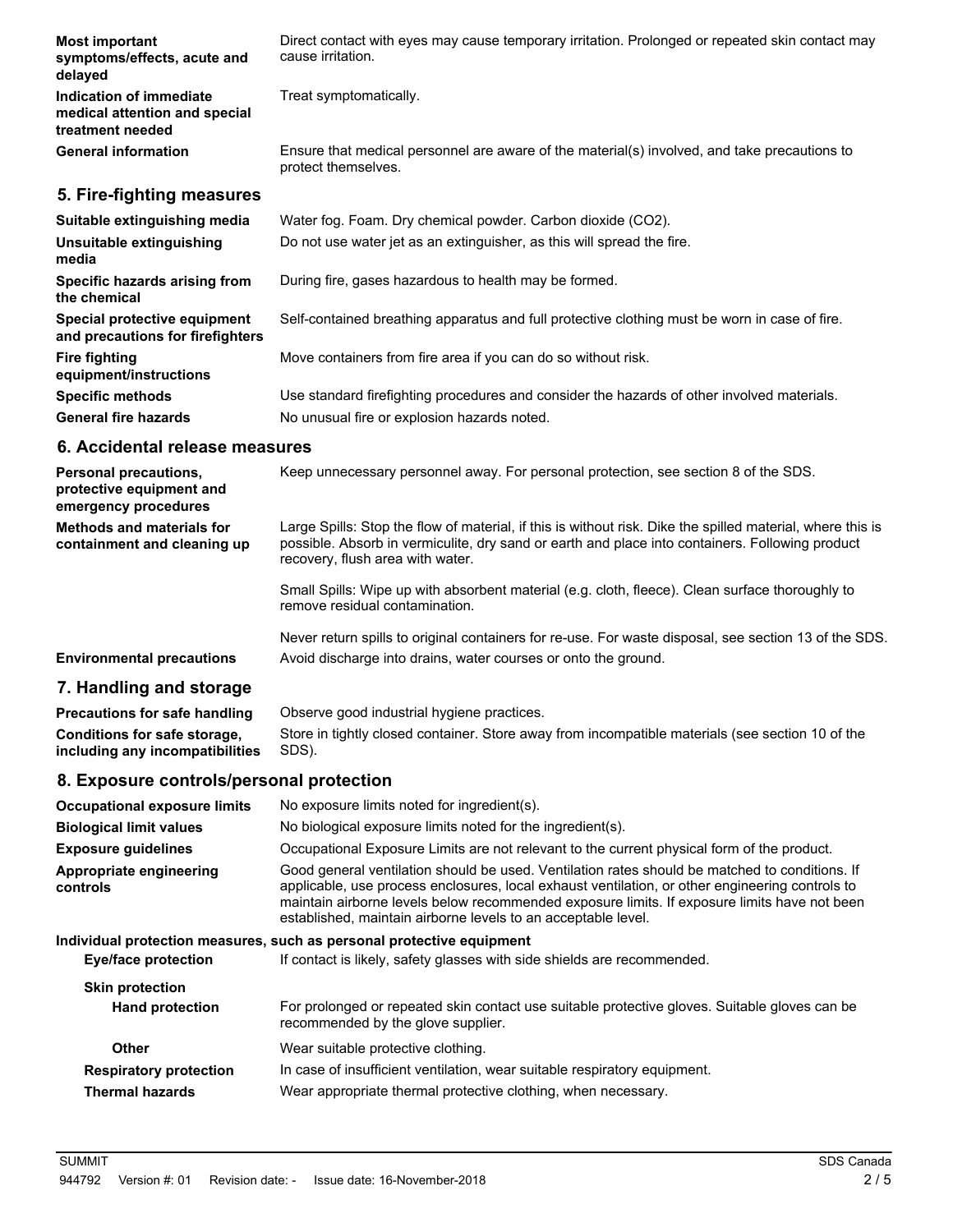Always observe good personal hygiene measures, such as washing after handling the material and before eating, drinking, and/or smoking. Routinely wash work clothing and protective equipment to remove contaminants.

### **9. Physical and chemical properties**

| <b>Appearance</b>                                 |                                                                                               |
|---------------------------------------------------|-----------------------------------------------------------------------------------------------|
| <b>Physical state</b>                             | Solid.                                                                                        |
| Form                                              | Semi-solid.                                                                                   |
| Colour                                            | Grey.                                                                                         |
| Odour                                             | Not available.                                                                                |
| <b>Odour threshold</b>                            | Not available.                                                                                |
| рH                                                | Not available.                                                                                |
| Melting point/freezing point                      | Not available.                                                                                |
| Initial boiling point and boiling<br>range        | Not available.                                                                                |
| <b>Flash point</b>                                | $>$ 230.0 °C ( $>$ 446.0 °F)                                                                  |
| <b>Evaporation rate</b>                           | Not available.                                                                                |
| Flammability (solid, gas)                         | Not applicable.                                                                               |
| Upper/lower flammability or explosive limits      |                                                                                               |
| <b>Flammability limit - lower</b><br>(%)          | Not available.                                                                                |
| <b>Flammability limit - upper</b><br>(%)          | Not available.                                                                                |
| Explosive limit - lower (%)                       | Not available.                                                                                |
| <b>Explosive limit - upper</b><br>(%)             | Not available.                                                                                |
| Vapour pressure                                   | Not available.                                                                                |
| <b>Vapour density</b>                             | Not available.                                                                                |
| <b>Relative density</b>                           | 1.1                                                                                           |
| Solubility(ies)                                   |                                                                                               |
| <b>Solubility (water)</b>                         | Not available.                                                                                |
| <b>Partition coefficient</b><br>(n-octanol/water) | Not available.                                                                                |
| <b>Auto-ignition temperature</b>                  | Not available.                                                                                |
| <b>Decomposition temperature</b>                  | Not available.                                                                                |
| <b>Viscosity</b>                                  | 220 - 280 (ASTM D217)                                                                         |
| <b>Other information</b>                          |                                                                                               |
| <b>Explosive properties</b>                       | Not explosive                                                                                 |
| <b>Oxidising properties</b>                       | Not oxidising.                                                                                |
| 10. Stability and reactivity                      |                                                                                               |
| <b>Reactivity</b>                                 | The product is stable and non-reactive under normal conditions of use, storage and transport. |
| <b>Chemical stability</b>                         | Material is stable under normal conditions.                                                   |
| <b>Possibility of hazardous</b><br>reactions      | No dangerous reaction known under conditions of normal use.                                   |
| <b>Conditions to avoid</b>                        | Excessive heat. Contact with incompatible materials.                                          |

**Incompatible materials** Strong oxidising agents. Thermal decomposition or combustion may liberate carbon oxides and other toxic gases or vapours. **Hazardous decomposition products**

## **11. Toxicological information**

#### **Information on likely routes of exposure**

| <b>Inhalation</b>   | No adverse effects due to inhalation are expected.     |
|---------------------|--------------------------------------------------------|
| <b>Skin contact</b> | Prolonged skin contact may cause temporary irritation. |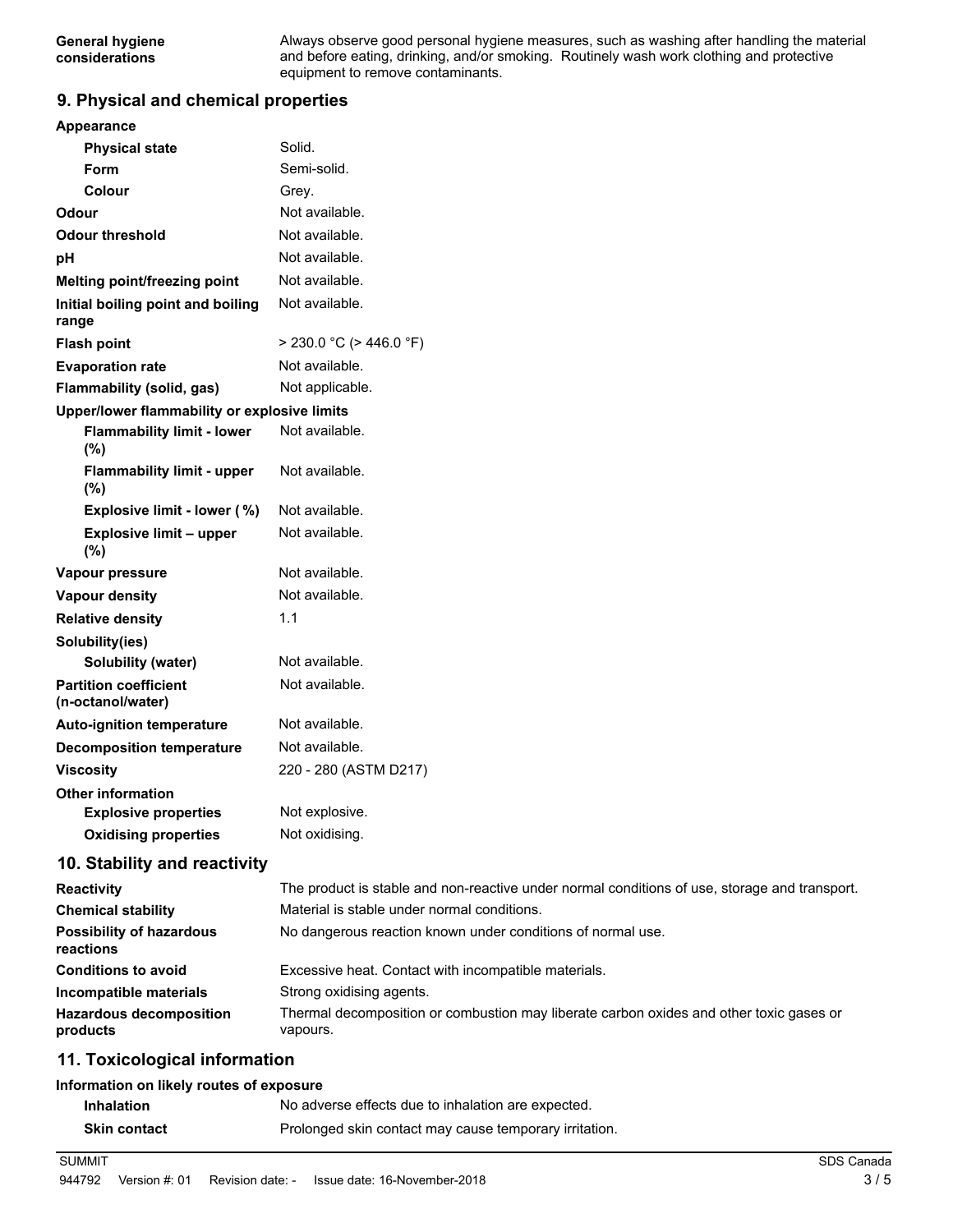| Eye contact                                                                        | Direct contact with eyes may cause temporary irritation.                                                               |
|------------------------------------------------------------------------------------|------------------------------------------------------------------------------------------------------------------------|
| Ingestion                                                                          | May cause discomfort if swallowed. However, ingestion is not likely to be a primary route of<br>occupational exposure. |
| Symptoms related to the<br>physical, chemical and<br>toxicological characteristics | Direct contact with eyes may cause temporary irritation. Prolonged or repeated skin contact may<br>cause irritation.   |
| Information on toxicological effects                                               |                                                                                                                        |
| <b>Acute toxicity</b>                                                              | Not expected to be acutely toxic.                                                                                      |
| <b>Skin corrosion/irritation</b>                                                   | Prolonged skin contact may cause temporary irritation.                                                                 |
| Serious eye damage/eye<br>irritation                                               | Direct contact with eyes may cause temporary irritation.                                                               |
| <b>Respiratory or skin sensitisation</b>                                           |                                                                                                                        |
| <b>Respiratory sensitisation</b>                                                   | Not a respiratory sensitiser.                                                                                          |
| <b>Skin sensitisation</b>                                                          | This product is not expected to cause skin sensitisation.                                                              |
| Germ cell mutagenicity                                                             | No data available to indicate product or any components present at greater than 0.1% are<br>mutagenic or genotoxic.    |
| Carcinogenicity                                                                    | Not classifiable as to carcinogenicity to humans.                                                                      |
| <b>Reproductive toxicity</b>                                                       | This product is not expected to cause reproductive or developmental effects.                                           |
| Specific target organ toxicity -<br>single exposure                                | Not classified.                                                                                                        |
| Specific target organ toxicity -<br>repeated exposure                              | Not classified.                                                                                                        |
| <b>Aspiration hazard</b>                                                           | Due to the physical form of the product it is not expected to be an aspiration hazard.                                 |
| <b>Chronic effects</b>                                                             | None known.                                                                                                            |
| <b>Further information</b>                                                         | None known.                                                                                                            |

# **12. Ecological information**

| <b>Ecotoxicity</b>               | The product is not classified as environmentally hazardous. However, this does not exclude the<br>possibility that large or frequent spills can have a harmful or damaging effect on the environment. |
|----------------------------------|-------------------------------------------------------------------------------------------------------------------------------------------------------------------------------------------------------|
| Persistence and degradability    | No data is available on the degradability of any ingredients in the mixture.                                                                                                                          |
| <b>Bioaccumulative potential</b> | No data available.                                                                                                                                                                                    |
| Mobility in soil                 | The product is insoluble in water. Expected to have low mobility in soil.                                                                                                                             |
| Other adverse effects            | No other adverse environmental effects (e.g. ozone depletion, photochemical ozone creation<br>potential, endocrine disruption, global warming potential) are expected from this component.            |

# **13. Disposal considerations**

| <b>Disposal instructions</b>             | Collect and reclaim or dispose in sealed containers at licensed waste disposal site.                                                                                                                                   |
|------------------------------------------|------------------------------------------------------------------------------------------------------------------------------------------------------------------------------------------------------------------------|
| <b>Local disposal regulations</b>        | Dispose in accordance with all applicable regulations.                                                                                                                                                                 |
| Hazardous waste code                     | The waste code should be assigned in discussion between the user, the producer and the waste<br>disposal company.                                                                                                      |
| Waste from residues / unused<br>products | Dispose of in accordance with local regulations. Empty containers or liners may retain some<br>product residues. This material and its container must be disposed of in a safe manner (see:<br>Disposal instructions). |
| Contaminated packaging                   | Since emptied containers may retain product residue, follow label warnings even after container is<br>emptied. Empty containers should be taken to an approved waste handling site for recycling or<br>disposal.       |

# **14. Transport information**

## **TDG**

Not regulated as dangerous goods.

# **IATA**

Not regulated as dangerous goods.

# **IMDG**

Not regulated as dangerous goods.